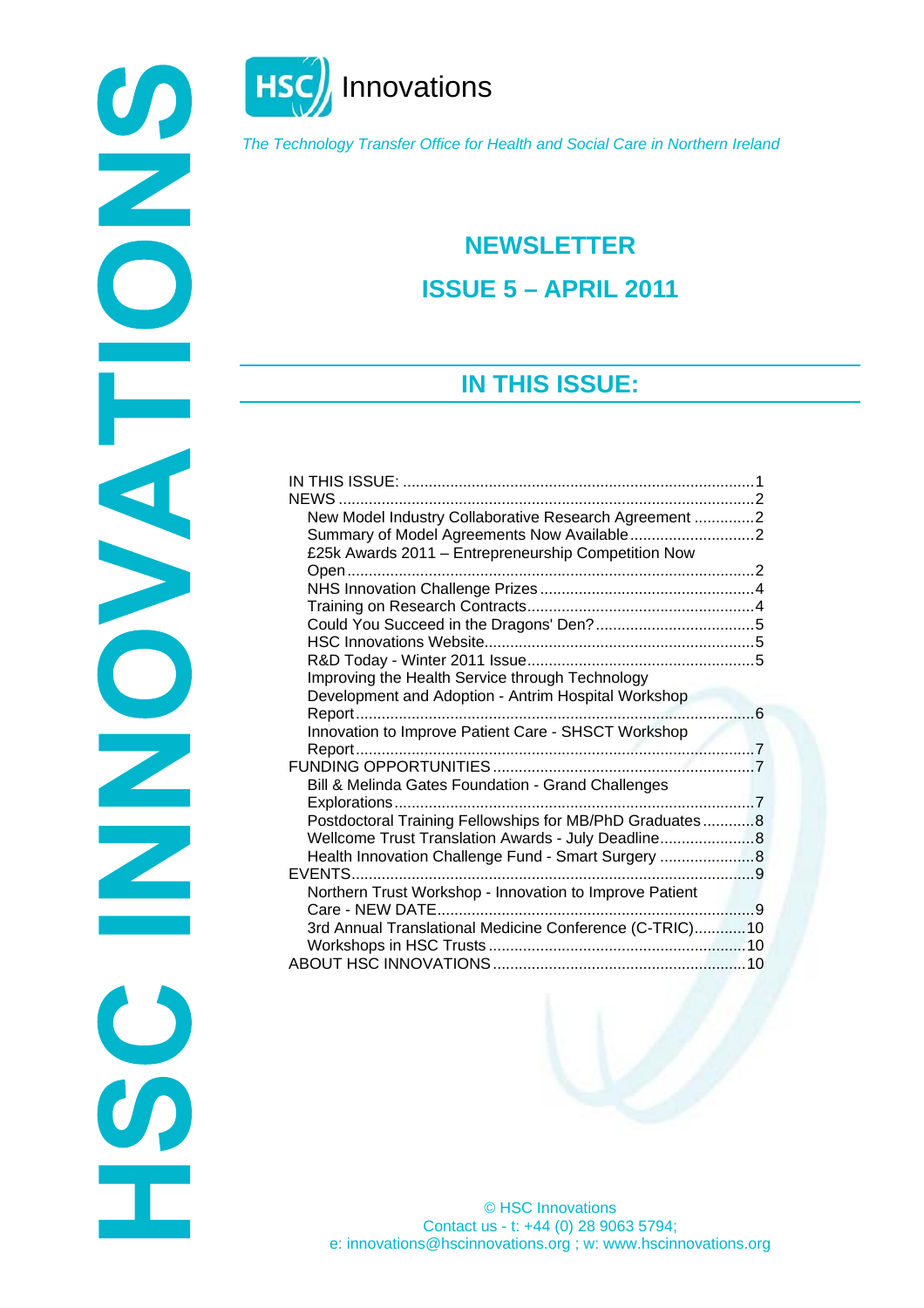### <span id="page-1-1"></span><span id="page-1-0"></span>**New Model Industry Collaborative Research Agreement**

*New agreement launched to streamline research collaboration between life sciences industry, universities and the NHS* 

<span id="page-1-2"></span>Research into new and improved treatment for patients received a major boost on 23<sup>rd</sup> February when the government announced the launch of a new model agreement between the pharmaceutical and biomedical industries, universities and the NHS to streamline the research contracting process.

Use of the model Industry Collaborative Research Agreement – mICRA – will enable research studies involving industry, universities and the NHS to start faster by shortening the negotiation and contracting process. The agreement is part of the government's aim to promote the development of new and improved treatments for patients by reducing bureaucracy and supporting a flourishing research environment.

<span id="page-1-3"></span>The model agreement is supported by a comprehensive guidance document which sets out its background and aims and details how the agreement should be used in the development of contracts for specific clinical research collaborations. A decision tree is also available to guide users in identifying when studies are collaborative and whether mICRA is applicable. The agreement has a choice of options for clauses covering intellectual property arrangements and the decision tree guides users through this process.

The National Institute for Health Research through its Office for Clinical Research Infrastructure (NOCRI) and the Medical Research Council have led a working group to develop the agreement. They brought together representatives from industry, universities and the NHS, together with the Intellectual Property Office and expert legal opinion to develop a range of templates that can be used to support all collaborative research scenarios. The goal was to produce an agreement that underpinned a culture of joint ownership and engagement, where reward is linked to investment and liability is linked to reward.

The HSC R&D Division in the Public Health Agency represented the interests of Northern Ireland's HSC bodies and declared: *'We endorse the development of the model Industry Collaborative Research Agreement (mICRA) and commend its routine use for research collaborations involving industry, universities and the NHS.'*

The model agreement has been drafted to allow it to be used as a template for contracts covering any or all stages of clinical research undertaken collaboratively, from early proposals for collaboration and throughout the collaboration itself.

Full details are available on the NOCRI pages of the NIHR website at: [www.nihr.ac.uk/nocri](http://www.nihr.ac.uk/nocri). A longer report is on the HSC Innovations website at [www.hscinnovations.org/?p=598.](http://www.hscinnovations.org/?p=598)

### **Summary of Model Agreements Now Available**

A summary of a range of model agreements available to support research activities in the HSC trusts is now available in the Library section on the HSC Innovations website. The brief includes: mICRA, mCTA, CRO mCTA, mCIA, CRO mCIA, mNCA, Lambert and Brunswick templates. Links are provided to further information from the publishers of each model. The summary of model agreements is available in the library pages at [www.hscinnovations.org.](http://www.hscinnovations.org/)

### **£25k Awards 2011 – Entrepreneurship Competition Now Open**

### *The £25k Awards – the search for the next big thing!*

The £25k entrepreneurship contest is a commercial educational experience designed to encourage researchers and individuals to act on their talents, ideas and energy to produce tomorrow's leading commercial opportunities. The programme helps identify, qualify, prepare and present the best knowledge-based ideas and intellectual property from the publicly funded research base in Northern Ireland with the most commercial potential.

Managed by the Northern Ireland Science Park's CONNECT programme, the £25k competition provides a refinement process for entrants. Its network of mentors, investors and potential partners, and the cash prizes awarded have helped many of these teams of the past to act on their dreams and build their own companies and fortunes.

Open to researchers from HSC bodies, the £25k competition provides teams who enter with valuable resources in the following areas crucial to successful entrepreneurship:

- Networks of world-class entrepreneurs, investors, and potential partners
- Mentorship by successful and seasoned professionals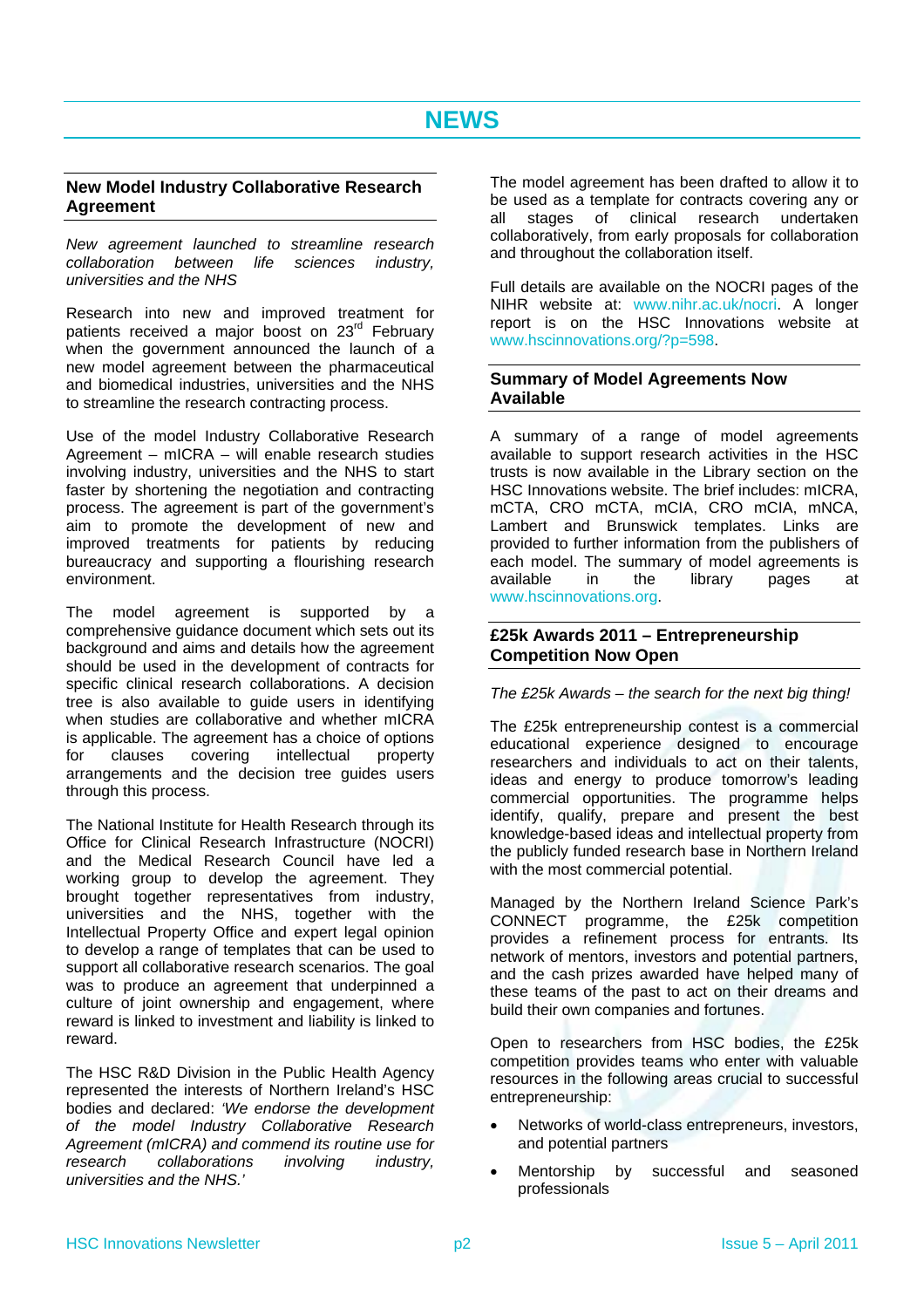- Education in specific business planning skills as well as general entrepreneurial insight
- Content rich feedback on their business model from world class entrepreneurs, investors, and professional service providers on the judging panel
- Teambuilding opportunities to create a winning team of founders
- Access to members of the private equity community
- Broad media exposure and PR buzz



*£25k Awards 2011 Poster* 

Through the £25k competition, applicants will experience the unique opportunity to connect and engage with established science and technology corporations, entrepreneurs, service providers and investors who are interested in promising technology. This programme will connect the inventors with relevant stakeholders to increase the propensity of commercialisation and turning breakthrough ideas into reality.

Entries may be submitted in four broad categories:

- Hitech
- Biotech
- CleanTech
- Digital Media and Software

The competition is open to any member of research staff, academic, masters or PhD student, doctors,

nurses or individual in any facility where public money is spent on R&D. Naturally, this includes HSC trusts.

All applicants must be willing to devote the time and commitment necessary to all components of the £25k award, with a genuine ambition to commercialise their idea.

All entrants (except undergraduate students) should contact the technology transfer office at their institution well in advance of the submission deadline, to ensure the intellectual property ownership is clearly defined and where appropriate the idea is protected.

HSC researchers should therefore contact HSC [Innovations](#page-9-3) well before the application deadline of **22nd April 2011**.

Further information about the competition is on the website at [www.nispconnect.org/25k/](http://www.nispconnect.org/25k/).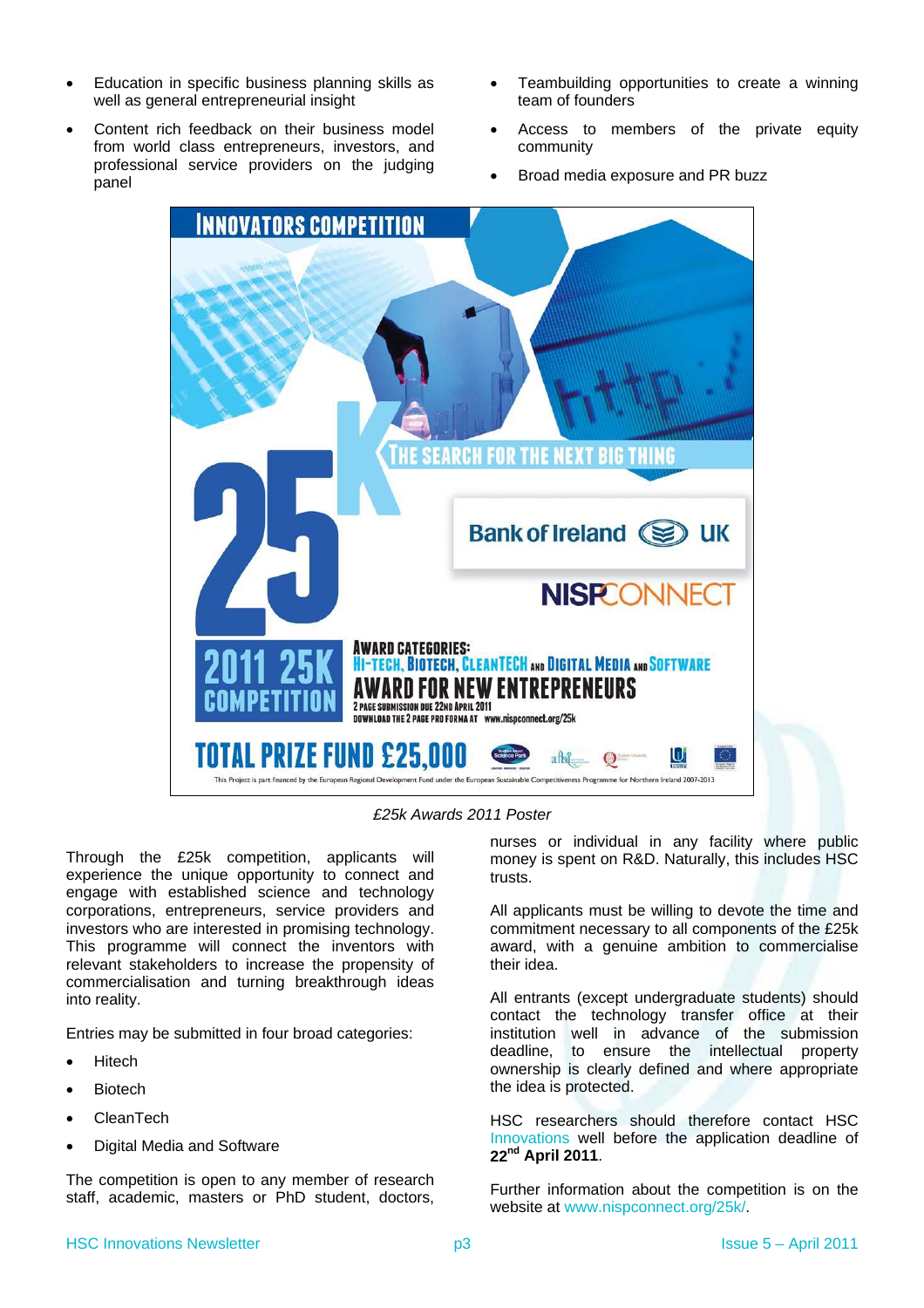### <span id="page-3-0"></span>**NHS Innovation Challenge Prizes**

The (England) Department of Health's Challenge Prizes were launched in December 2010 and offer rewards for ideas that tackle some of the most challenging areas of healthcare. Seven challenges have now been posted:

- **Challenge 1: Better Management Of Pregnancy** – Achieve a 10% reduction in numbers of pre-term births through the better management of risks.
- **Challenge 2: Medicines Reducing Waste, Increasing Benefits** – To reduce avoidable medicines waste by 50% and increase adherence to high cost and critical medicines regimens by 30%.
- **Challenge 3: A Reduction Of MSSA** (Methicillin-Sensitive Staphylococcus Aureus) and/or E.COLI Bacteraemias across a health economy by 30%.
- **Challenge 4: Increasing Independence For Those With Kidney Failure** – Achieve a threshold of 15% of dialysis patients choosing and being established on haemodialysis at home (HHD), without increasing risk.
- **Challenge 5: Earlier Cancer Diagnosis** Achieve a step change in the proportion of patients diagnosed with cancer at stages 1 and 2 rather than at the later stages (3 and 4).
- **Challenge 6: To Increase The Number Of People Who Receive Emergency Care In The Right Place And Complete Their Care In The First Location** – The challenge is aiming to demonstrate that the correct balance has been achieved so that people receive the best urgent and emergency care with the least admissions/follow up appointments and in the best location for them in a way that looks at the whole health care system in an area.
- **Challenge 7: Reducing Avoidable Attendances At GP Surgeries And Other Primary Care Settings By 20%, With No Reduction In Quality Of Service** – This challenge is looking for innovative solutions that can demonstrate a positive impact on GP attendance numbers in a health community.

The programme is managed by the [NHS Institute for](http://www.institute.nhs.uk/)  [Innovation and Improvement](http://www.institute.nhs.uk/) and an expert panel will assess entries. No particular limits on prize value have been set. Applications can be submitted by members of Northern Ireland HSC staff. The closing date for this round of challenges is **7th June 2011**.

Further information about the challenges and the programme in general is on the programme's website at [www.challengeprizes.institute.nhs.uk.](http://www.challengeprizes.institute.nhs.uk/)

If you think that your innovation includes protectable intellectual property, or you are not sure, please contact [HSC Innovations](#page-9-3) before entering.

### **Training on Research Contracts**

HSC Innovations recommends the excellent Research Contracts course offered by PraxisUnico. The programme will next run over  $9^{th}$ -12<sup>th</sup> May 2011 in Cambridge.

The Research Contracts programme recognises that contractual arrangements for research activities can support or hinder research activities and that suitable contractual terms can facilitate commercialisation of emergent intellectual property and further collaborations.

According to PraxisUnico:

*'This course aims to help research contracts professionals to meet these challenges and to develop technical knowledge which will help them to confidently draft, interpret and amend contracts, whilst building strong relationships and consensus with their stakeholders.* 

*Following attendance on the course, the delegates will be able to:* 

- *Understand how the Research Contracts role fits in to the internal structure of the university [or NHS/HSC trust]. Key allies and internal networks.*
- *Effectively research the context of the contract, understand the key relationships, positions of stakeholders and what are minimum "acceptable terms" for the contract*
- *Understand and interpret key contract clauses and confidently assess how amended clauses will impact the deal*
- *Utilise model agreements where appropriate*
- *Manage the negotiations in a flexible and assertive manner*
- *Follow up the finalised contract to manage the implementation'*

PraxisUnico organises this 3-day course in partnership with the Association of Research Managers and Administrators.

Further information is available on the [PraxisUnico](http://www.praxisunico.org.uk/)  [website](http://www.praxisunico.org.uk/) at:

[www.praxiscourses.org.uk/courses/course.asp?ItemI](http://www.praxiscourses.org.uk/courses/course.asp?ItemID=181&coursetype=research_contracts) [D=181&coursetype=research\\_contracts.](http://www.praxiscourses.org.uk/courses/course.asp?ItemID=181&coursetype=research_contracts)

Potential delegates from research offices in the HSC trusts should [contact Tim Cox in HSC Innovations](#page-9-3) for further advice.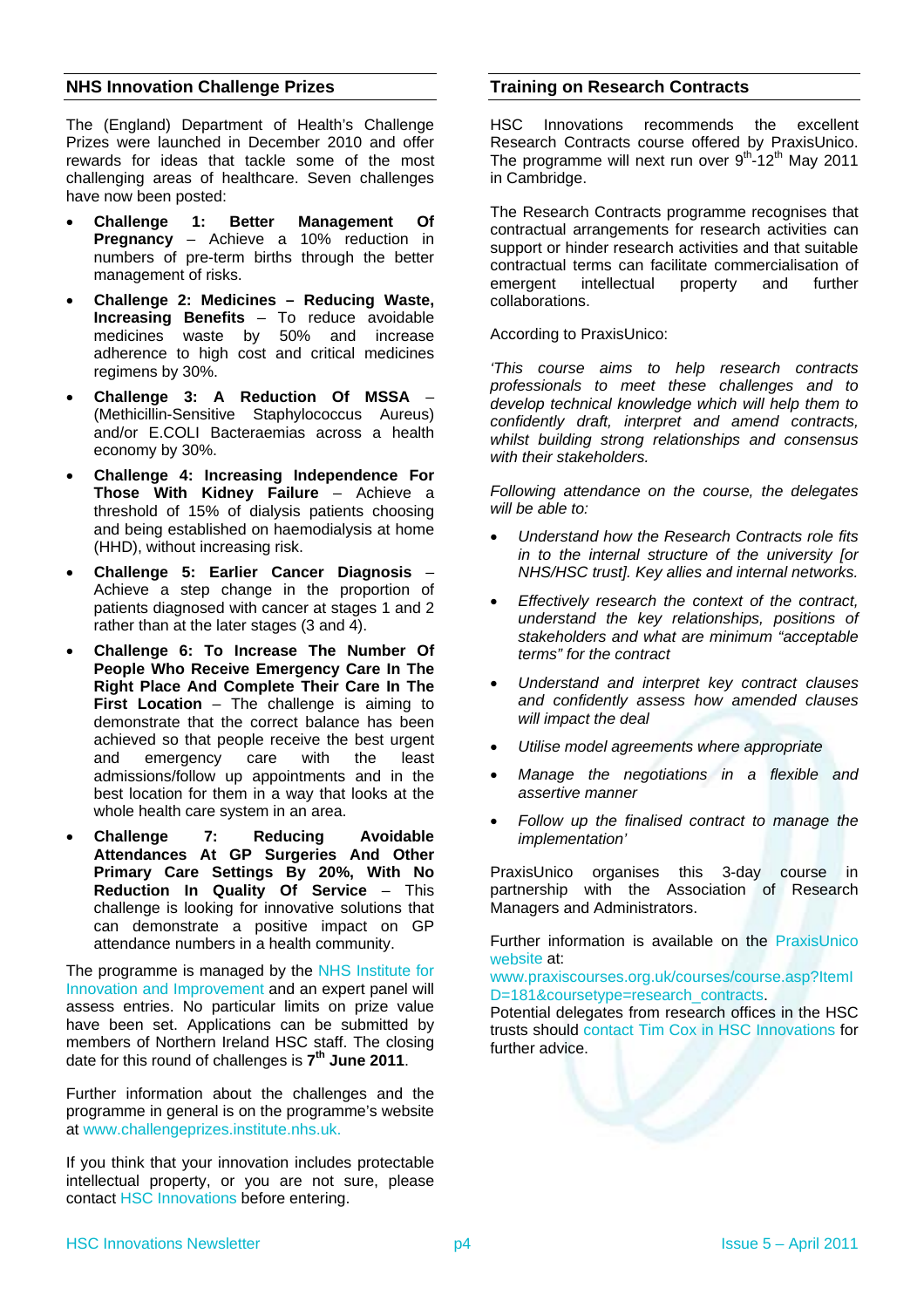### <span id="page-4-0"></span>**Could You Succeed in the Dragons' Den? R&D Today - Winter 2011 Issue**

The successful BBC Dragons' Den TV programme is currently seeking pitches for the 2011 series. Dragons' Den gives entrepreneurs the chance to pitch to a panel of the UK's most successful business people who have pledged to invest their own money in the best ideas.

Further details are on the BBC website at [www.bbc.co.uk/dragonsden/](http://www.bbc.co.uk/dragonsden/), where you can also see how previous entrants fared.

Before submitting any idea to Dragons' Den you should make sure that you are not disclosing any commercially sensitive information. In particular, you should not disclose information about any potentially patentable invention until a patent has been filed. Members of staff in HSC bodies are therefore advised to seek advice from [HSC Innovations](#page-9-3) before forming any application.

#### <span id="page-4-1"></span>**HSC Innovations Website**

Most of the articles included in this newsletter have previously been posted on the HSC Innovations website at [www.hscinnovations.org.](http://www.hscinnovations.org/) Therefore for the latest news from HSC Innovations, including funding opportunities, check the website regularly.

The website also provides general information about intellectual property and innovation in the Health and Social Care service.

The new issue of R&D Today, published by the R&D Division of the HSC Public Health Agency (previously the HSC R&D Office), profiles the work supported by Northern Ireland's Health and Social Care R&D fund. HSC R&D Today Issue 14 -Winter 2011 is available at [www.publichealth.hscni.net/publications/rd-today](http://www.publichealth.hscni.net/publications/rd-today-issue-14-winter-201011)[issue-14-winter-201011](http://www.publichealth.hscni.net/publications/rd-today-issue-14-winter-201011).



*HSC R&D Today Issue 14 - Winter 2011* 

| Innovations                                                                                                                                                                                                                                                                                                                                                                                                                                                                                      |                           | The Technology Transfer Office for Health and Social Care in Northern Ireland                                                                                                                                                             |                                |                           |                                                                                                               |  |
|--------------------------------------------------------------------------------------------------------------------------------------------------------------------------------------------------------------------------------------------------------------------------------------------------------------------------------------------------------------------------------------------------------------------------------------------------------------------------------------------------|---------------------------|-------------------------------------------------------------------------------------------------------------------------------------------------------------------------------------------------------------------------------------------|--------------------------------|---------------------------|---------------------------------------------------------------------------------------------------------------|--|
| Intellectual Property %<br>About Us $\vee$<br>Partnering $\vee$<br>Home                                                                                                                                                                                                                                                                                                                                                                                                                          | Library $\times$<br>Links | <b>Elevation Awards</b>                                                                                                                                                                                                                   | <b>Contact Us</b>              | News $\vee$               |                                                                                                               |  |
|                                                                                                                                                                                                                                                                                                                                                                                                                                                                                                  |                           |                                                                                                                                                                                                                                           |                                | Latest news:              |                                                                                                               |  |
| £25k Awards 2011 - Entrepreneurship Competition Now Open<br>The £25k Awards – the search for the next big thing! The £25k entrepreneurship contest is a commercial educational<br>experience designed to encourage researchers and individuals to act on their talents, ideas and energy to produce<br>tomorrow's leading commercial opportunities. The programme helps identify, qualify, prepare and present the best<br>knowledge-based ideas and intellectual property []<br>$1$ $2$ $3$ $4$ |                           | Summary of Model Agreements Now<br>Available<br>● Training on Research Contracts<br>Could You Succeed in the Dragons'<br>Den?<br>● Postdoctoral Training Fellowships for<br>MB/PhD Graduates<br>Protection: Intellectual Property Tactics |                                |                           |                                                                                                               |  |
| Welcome                                                                                                                                                                                                                                                                                                                                                                                                                                                                                          |                           |                                                                                                                                                                                                                                           | for Start-Ups                  | Competition Now Open      | · Bill & Melinda Gates Foundation -<br>Grand Challenges Explorations<br>● £25k Awards 2011 - Entrepreneurship |  |
| HSC Innovations provides an innovation management service for Health and Social Care employees throughout<br>Northern Ireland.                                                                                                                                                                                                                                                                                                                                                                   |                           |                                                                                                                                                                                                                                           |                                | July deadline             | • Wellcome Trust Translation Awards -                                                                         |  |
| This site provides general information relating to our work (use the menu above) and news about our services,<br>including word on funding opportunities and forthcoming events (use the options on the right hand site).                                                                                                                                                                                                                                                                        |                           |                                                                                                                                                                                                                                           | Find news about:<br>Events     |                           |                                                                                                               |  |
| Some of the technologies we are working on are showcased below.                                                                                                                                                                                                                                                                                                                                                                                                                                  |                           |                                                                                                                                                                                                                                           | Funding<br><b>General news</b> |                           |                                                                                                               |  |
| FEATURED TECHNOLOGIES:                                                                                                                                                                                                                                                                                                                                                                                                                                                                           |                           |                                                                                                                                                                                                                                           |                                |                           |                                                                                                               |  |
| • Meningitis Diagnostic<br>A RAPID MOLECULAR TEST FOR DETECTION OF NEISSERIA MENINGITIDIS Overview The pathogenic<br>bacterium                                                                                                                                                                                                                                                                                                                                                                   |                           |                                                                                                                                                                                                                                           | Search news:<br>Search<br>∩    |                           |                                                                                                               |  |
| LATEST TECHNOLOGIES:                                                                                                                                                                                                                                                                                                                                                                                                                                                                             |                           |                                                                                                                                                                                                                                           | News by month:                 |                           |                                                                                                               |  |
| • Use of Riboflavin for the Targeted Treatment of Resistant Hypertension in a Genetically Predisposed Group<br>Published: February 10, 2011                                                                                                                                                                                                                                                                                                                                                      |                           |                                                                                                                                                                                                                                           | Select Month                   |                           | $\overline{\phantom{a}}$                                                                                      |  |
| • Practical Oxygen Therapy DVD - a training tool                                                                                                                                                                                                                                                                                                                                                                                                                                                 |                           |                                                                                                                                                                                                                                           |                                | RSS feed for all news:    |                                                                                                               |  |
| Published: January 5, 2011                                                                                                                                                                                                                                                                                                                                                                                                                                                                       |                           |                                                                                                                                                                                                                                           | N                              | (Click or drag the icon.) |                                                                                                               |  |
| • Portable Knee Block for Occupational Therapy<br>Published: August 25, 2010                                                                                                                                                                                                                                                                                                                                                                                                                     |                           |                                                                                                                                                                                                                                           |                                |                           |                                                                                                               |  |

*The HSC Innovations website*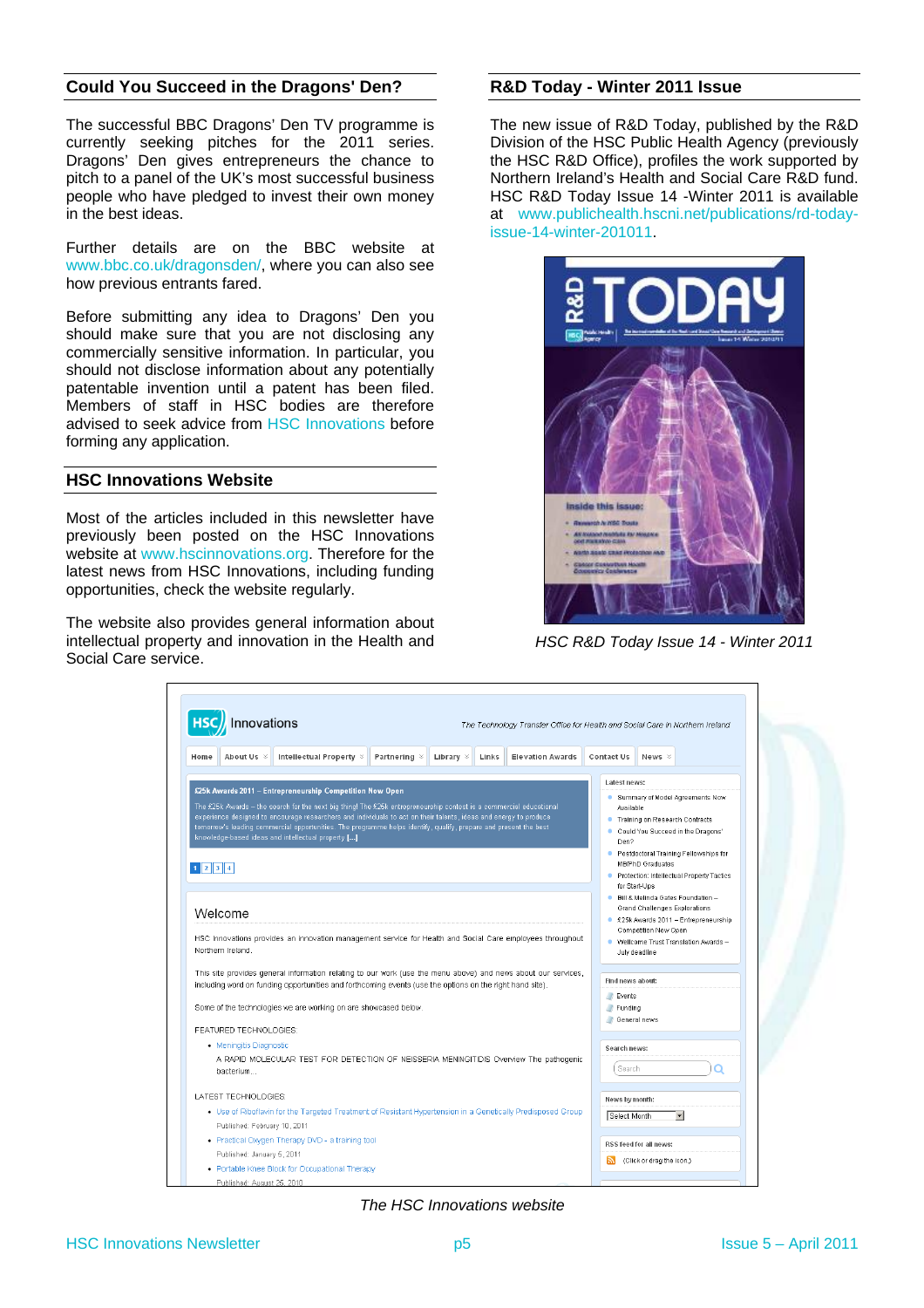### <span id="page-5-0"></span>**Improving the Health Service through Technology Development and Adoption - Antrim Hospital Workshop Report**

The Pharmacy and Medicines Management Centre at Antrim Area Hospital was the venue (on 21<sup>st</sup> January) for a conference on improving the health service via new technology development and adoption. There were 33 attendees from healthcare companies, government procurement, clinical and academia who participated at the event designed to help small and medium enterprises (SME) understand better how to work with and access the NHS market.

The programme was put together by the [Centre for](http://www.cforc.org/)  [Competitiveness](http://www.cforc.org/) and [BioBusiness](http://www.biobusinessni.org/) in conjunction with HSC Innovations. The purpose was to give SMEs, an insight into sourcing and selling new technology products into the NHS/HSC, and also how to work with the NHS/HSC to collaborate in developing new products/technologies for specific clinical settings.

The key-note speaker was Ms Margaret Parton, MedTech and Healthcare Sector Specialist from UK Trade and Investment, (also the former Chief Executive for the NHS Technology Adoption Centre [www.technologyadoptionhub.nhs.uk\)](http://www.technologyadoptionhub.nhs.uk/). Parton highlighted the need for industry to engage with the NHS early in developing projects, and emphasised the need to demonstrate clinical utility of any product (being) developed, thus enabling its adoption by the NHS/HSC more readily. Parton said *"Understanding the impact of your technology on the health system as well as the patient is critical in getting innovative technologies adopted. I was very impressed to hear of some of the key innovations being developed within the Northern Ireland NHS."*

Professor Mike Scott, Head of Pharmacy and Medicines, then gave an overview of how the pharmacy department in Northern Health and Social Care Trust had developed products and linkages with industry locally, nationally and internationally. This included work developed with both Queen's University and Belfast-based Yarra Software Ltd in respect of EPICS software (Electronic Pharmacy Intervention Clinical System). Yarra director Michael Martin also spoke of his positive experiences of working collaboratively with NHS in developing new clinical products.

In addition Dr Jill Mairs, Regional Procurement Pharmacist highlighted the benefits of a matrix-based methodology known as STEPSelect, which optimises the procurement and use of pharmaceutical products based on key criteria or clinical effectiveness. Use of the system has also yielded significant efficiencies to the service.

Companies supplying these products realised the importance of including HSC clinical expertise in developing new solutions by demonstrating clinical utility at an early stage of their technology development. It is this early engagement with clinicians and a focus on solving problems that often makes the difference between successful adoption and failure.

Mr Peter Wilson, Director of Procurement and Logistics Services, Business Services Organisation, gave a presentation on how companies can enter the HSC supply chain.

The Q & A session at the end was lively and informative, and the feedback from companies was very positive in both their motivation to get involved and their commitment to work collaboratively with HSC.

Adrian Gundy from the Centre for Competitiveness and one of the organisers said *"SME's can find accessing the NHS market as quite daunting and often seems difficult to understand. The event helped explain how the NHS operates in the area of new technology development and adoption, and provided many insights that will be of particular value for SME as they plan their entry strategy."* 

Professor Scott said that *"the session went extremely well with a good attendance from SMEs, and was very valuable in highlighting both the challenges and opportunities in working with the HSC"*. As a result of the event, number of potential collaborative projects between the healthcare industry and HSC are now being explored.



*The event team (L-R): Dr Adrian Gundy, Senior Executive Innovation, Centre for Competitiveness; Dr Peter Donnelly, CEO, BioBusiness; Dr Jill Mairs, Regional Procurement Pharmacist, Northern Health & Social Care Trust; Peter Wilson, Director, Procurement & Logistics Service; Margaret Parton, Sector Specialist MedTech & Healthcare, UK Trade & Investment; Michael Martin, Business Development Director, Yarra Software; Dr David Brownlee, Innovation Advisor, HSC Innovations; Prof Michael Scott, Head of Pharmacy & Medicines Management, Northern Health & Social Care Trust*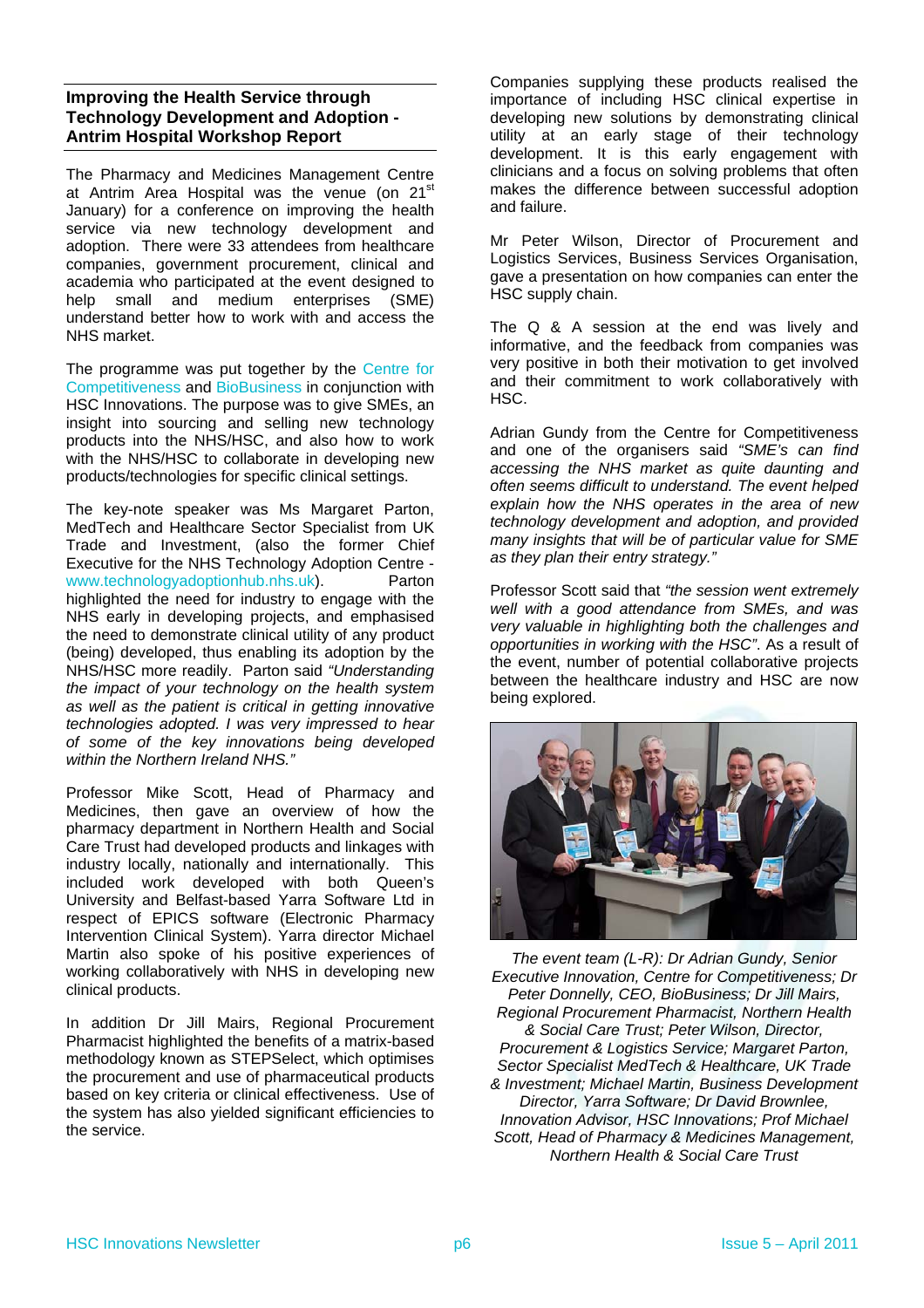### <span id="page-6-0"></span>**Innovation to Improve Patient Care - SHSCT Workshop Report**

On Wednesday 19<sup>th</sup> January, the Southern Trust's Research & Development Department at Craigavon Area Hospital hosted a HSC Innovations workshop entitled *'Innovation to Improve Patient Care'* for trust staff. The aim of the workshop was to introduce the value of technological innovation in health and social care, including intellectual property and patents.

Dr Peter Sharpe, Trust Director of Research & Development welcomed the thirteen attendees and outlined the importance of research, development and innovation within the Southern Health and Social Care Trust.

Dr David Brownlee from HSC Innovations presented an overview on intellectual property (IP) within a healthcare setting. This included the areas of what is IP, the value of IP that arises from research and clinical practice, and the policy relating to it. There was also an audio-visual clip demonstrating examples of healthcare innovations from the clinical and research base, in addition to a summary of the support available to researchers and clinicians from HSC Innovations.

Professor Alistair Fee from the European Business School spoke on *'Innovation is Everywhere in HSC'* and showed a wide array of exciting and new medical device ideas that are emerging from laboratories, universities and most importantly from the minds of clinicians and health sector employees.

The workshop demonstrated to the attendees the importance of observing everything in the world of health. This includes not only operating theatres and medical equipment but also processes of all sorts. An example used was the incredible world of WL Gore

which manufactures Gore-Tex jackets and material for waterproof shoes. What we discovered is that Gore-Tex material is used in over 2,000 items including many endoprostheses, septal occluders and a wide array of body part structures.

Everything, from catheters to cardiology can be improved, made better and enhanced. Sometimes this also makes it simpler and cheaper, which is always an added benefit. Careful thought in design, use and training can improve the condition of equipment and processes.

Delegates were asked to consider extensively about their area of clinical specialty. As a follow-up exercise, delegates were asked to produce a list of 20 ways of improving something or new ideas – and a number of ideas to address unmet needs in healthcare have now been received.

The workshop demonstrated that innovation is vital, can be visionary and is very satisfying. Professor Fee said that *"it is something every member of staff can contribute to and does not require a PhD in rocket science. It is simple, straightforward and all that is necessary is for a few individuals to think about something in a new way"*.

Dr Sharpe said he hoped the presentations from Dr David Brownlee and Professor Alistair Fee would encourage staff to submit their innovative ideas which could be further developed for the benefit of patients, clients, and staff and overall improve the quality of service provided throughout the trust.

Already as a result of the workshop there has been an increased number of enquires to HSC Innovations and to the trust Research & Development Office, which is very encouraging.

### **FUNDING OPPORTUNITIES**

### <span id="page-6-2"></span><span id="page-6-1"></span>**Bill & Melinda Gates Foundation - Grand Challenges Explorations**

The Bill & Melinda Gates Foundation is now accepting grant proposals for Round 7 of Grand Challenges Explorations, an initiative to encourage innovative and unconventional global health solutions. Applicants can be at any experience level; in any discipline; and from any organization, including colleges and universities, government laboratories, research institutions, non-profit organizations and for profit companies.

Grant proposals are being accepted online until **19th May 2011** on the following topics:

 Explore Nutrition for Healthy Growth of Infants and Children

- Apply Synthetic Biology to Global Health **Challenges**
- The Poliovirus Endgame: Create Innovative Ways to Accelerate, Sustain, and Monitor Eradication
- Create the Next Generation of Sanitation **Technologies**
- Design New Approaches to Cure HIV Infection
- Create Low-Cost Cell Phone-Based Solutions for Improved Uptake and Coverage of Childhood Vaccinations

Initial grants will be US \$100,000 each, and projects showing promise will have the opportunity to receive additional funding of up to US \$1 million. Full descriptions of the topics and application instructions are available at: [www.grandchallenges.org/gce/.](http://www.grandchallenges.org/gce/)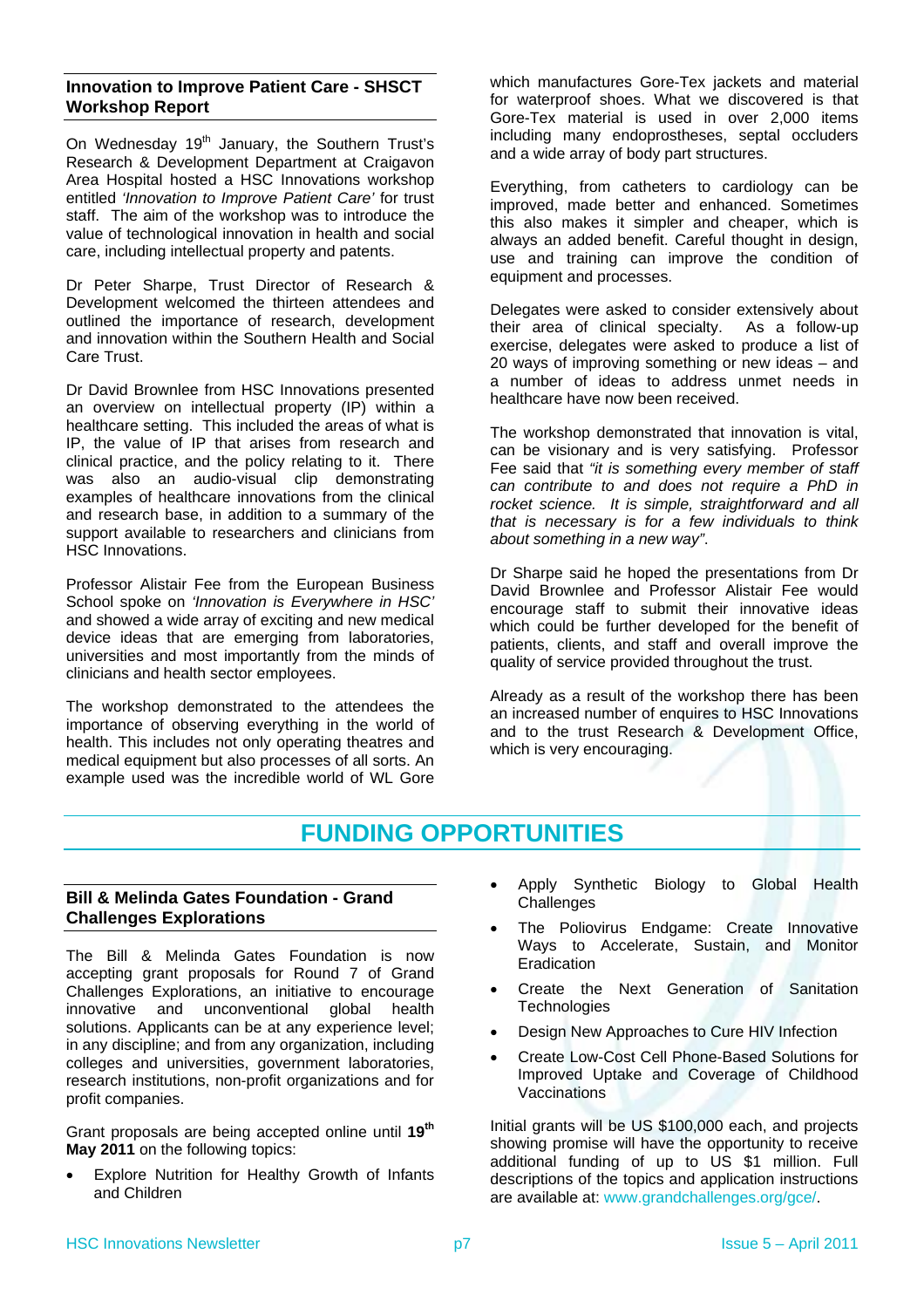### <span id="page-7-0"></span>**Postdoctoral Training Fellowships for MB/PhD Graduates**

The Wellcome Trust has announced that applications are now open for Postdoctoral Training Fellowships for MB/PhD Graduates. The programme is aimed at newly qualified MB/PhD graduates or those who have achieved a high-quality PhD during or before starting their medical degree.

<span id="page-7-2"></span>The fellowships provide the opportunity for graduates to maintain their research momentum by undertaking a period of postdoctoral training in the best laboratories in the UK and overseas. Awards last for up to four years and provide salary and research costs. The fellowships are designed to be flexible and can be tailored to meet individuals' specific research or clinical training needs.

Full information is available on the [Wellcome Trust](http://www.wellcome.ac.uk/)  [website](http://www.wellcome.ac.uk/) at [www.wellcome.ac.uk/Funding/Biomedical](http://www.wellcome.ac.uk/Funding/Biomedical-science/Funding-schemes/Fellowships/Clinical-fellowships/WTX050468.htm)[science/Funding-schemes/Fellowships/Clinical](http://www.wellcome.ac.uk/Funding/Biomedical-science/Funding-schemes/Fellowships/Clinical-fellowships/WTX050468.htm)[fellowships/WTX050468.htm](http://www.wellcome.ac.uk/Funding/Biomedical-science/Funding-schemes/Fellowships/Clinical-fellowships/WTX050468.htm). The deadline for preliminary applications is **15th April 2011**.

### <span id="page-7-1"></span>**Wellcome Trust Translation Awards - July Deadline**

Once again, HSC Innovations encourages members of staff in the HSC trusts to consider applying for the Wellcome Trust Translation Awards. Translation Awards are response-mode funding designed to bridge the funding gap in the commercialisation of new technologies in the biomedical area.

Projects covering any aspect of technology development from a range of disciplines – including physical, computational and life sciences – will be considered. Projects must address an unmet need in healthcare or in applied medical research, offer a potential new solution, and have a realistic expectation that the innovation will be developed further by the market.

Funding is offered for a range of expenses, the important criterion being to develop the innovation to the point at which it can be adopted by another party.

HSC Trusts are eligible to apply.

The application process is:

- 1. Submit a preliminary application form by the published deadline.
- 2. Preliminary applications are subject to a triage for shortlisting for the full application stage.
- 3. Shortlisted applicants will be invited to submit a full application and will be subject to international peer review and due diligence. Applicants will be expected to make a presentation on their proposal to the Technology Transfer Challenge Committee.

The next deadline for applications is 22<sup>nd</sup> July 2011 at 1700 GMT.

Further information is available at: [www.wellcome.ac.uk/Funding/Technology](http://www.wellcome.ac.uk/Funding/Technology-transfer/Awards/Translation-Awards/index.htm)[transfer/Awards/Translation-Awards/index.htm.](http://www.wellcome.ac.uk/Funding/Technology-transfer/Awards/Translation-Awards/index.htm) Alternatively contact [HSC Innovations](#page-9-3) for advice.

### **Health Innovation Challenge Fund - Smart Surgery**

The fourth theme of the Health Innovation Challenge Fund is **Smart Surgery: Innovative technologies or interventions to reduce, replace or refine invasive surgical procedures.**

The Health Innovation Challenge Fund is a five-year parallel funding partnership between the Wellcome Trust and the Department of Health to stimulate the creation of innovative healthcare products, technologies and interventions, and facilitate their development for the benefit of patients in the NHS and beyond. The fund is a translational mechanism offering up to £10m at each of two calls per year. Eligible projects will have passed a proof of concept stage. The funding is intended to take the product, technology or intervention to a stage where it is sufficiently developed to be attractive to a commercial partner or for procurement by healthcare providers.

Objectives of the programme are:

- Stimulate the development of innovative products, technologies and interventions for the benefit of patients in the NHS and beyond
- Target unmet needs in healthcare and seek specific solutions from UK companies, academia and clinicians via a succession of themed calls for proposals
- Support projects that have reached 'proof-ofconcept' and have the potential to be market ready within 3-5 years

### **The Challenge**

The fourth theme for HICF is Smart Surgery: Innovative technologies or interventions to reduce, replace or refine invasive surgical procedures.

A continued shift towards less invasive surgery, and ideally non-surgical interventions, would make a significant positive impact on patient outcomes and reduce the burden on acute care and rehabilitation services. The ageing population, the demand for patient-friendly operating methods and the financial pressure on the healthcare system provide strong drivers for innovation in this area.

However, the high-risk nature of development and introduction of transformative technologies creates barriers to adoption of novel approaches. The Health Innovation Challenge Fund is making available up to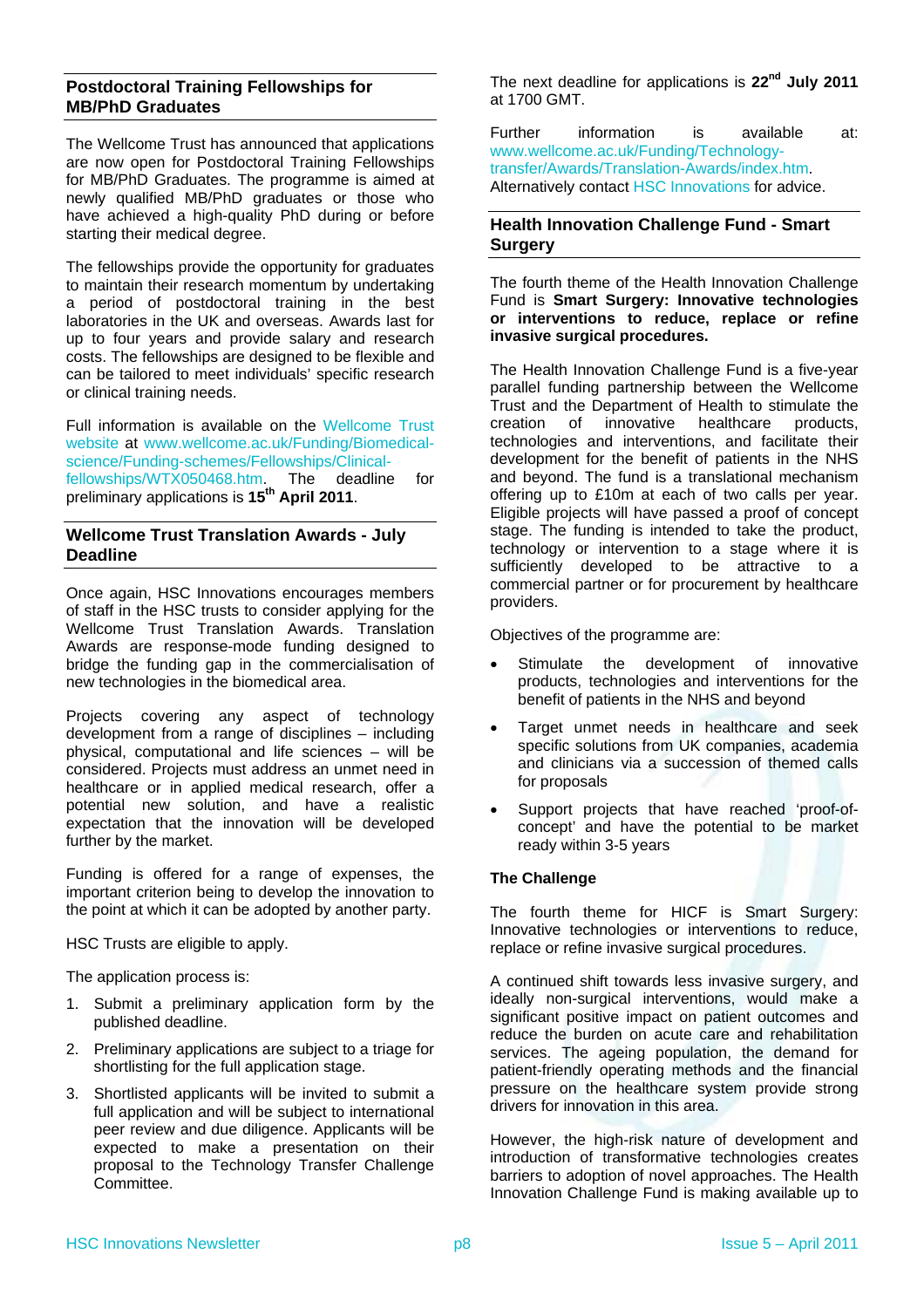£10m for healthcare innovators who can overcome these barriers and deliver 'Smart Surgery' solutions that will translate into safe and cost-effective practice into the NHS.

Smart Surgery, involving a replacement (or significant reduction) of invasiveness, will reduce trauma and recovery times, improve post-surgical management, decrease surgery-associated morbidity and mortality, shorten in-patient stays and lower healthcare costs.

The HIC Fund is seeking solutions that will make a tangible difference, in particular:

- 1. New techniques that blend advances in software, technology and instrumentation, and which are designed and implemented through partnerships between leading surgeons and technical innovators.
- 2. Innovations which may lead to replacement of invasive surgery with a non-invasive procedure.
- 3. Improvements on current devices or instruments that demonstrably and significantly reduce the degree of surgical invasiveness.
- 4. Integrated systems capable of combining early diagnosis and identification of target areas prior to the surgical procedure, thus allowing immediate treatment.
- 5. Highly innovative and integrative approaches involving advanced technologies such as:
	- Computer-aided non-surgical methods
- Sophisticated guidance techniques that deskill and de-risk surgical tasks
- Pre-investigative, image-guided assessments of surgical outcomes, e.g. through modelling of post-surgical states
- Use of electromagnetic or ultrasonic radiation to treat target areas/conditions
- Targeted delivery of therapeutic cells or microparticles
- Mechatronics and robotics
- Innovative strategies for recording and evaluating performance of new technologies e.g. embedded observational databases
- Technologies which improve the accuracy and/or precision of a procedure

Priorities are:

- Projects deliverable into NHS within 3-5 years.
- Collaborations between academia, clinicians and industry.

HSC Trusts are eligible to apply to this fund or may be a collaborator in an application led by partner.

The closing date for preliminary applications is **28th April 2011 (5pm)**. Full information is on the [Health](http://www.hicfund.org.uk/)  [Innovation Challenge Fund website](http://www.hicfund.org.uk/) at [www.hicfund.org.uk/CurrentCall/Default.aspx.](http://www.hicfund.org.uk/CurrentCall/Default.aspx)

## **EVENTS**

### <span id="page-8-1"></span><span id="page-8-0"></span>**Northern Trust Workshop - Innovation to Improve Patient Care - NEW DATE**

There is a new date for the Northern HSC Trust workshop that was postponed from December 2010.

On Friday 15<sup>th</sup> April 2011 HSC Innovations will deliver a workshop on 'Innovation to Improve Patient Care' for members of staff in the Northern Health and Social Care Trust, supported by the Northern Trust Research Office.

The workshop will introduce the value of technological innovation in health and social care, including intellectual property and patents. HSC Innovations will describe how knowledge emerging from research and practice can be protected and commercialised to improve patient care.

Topics will include:

- What is intellectual property?
- What is the value of intellectual property?
- Policy on intellectual property Intellectual property in practice
- What to do if you have an idea
- Support available from HSC Innovations
- There will be case studies from Northern Ireland HSC and beyond.

The workshop will take place in the Lecture Theatre, Fern House, Antrim Area Hospital, 10am – 12.30pm, with registration from 9.30am.

To reserve a place please contact: Mrs Margaret Smyth, Research and Development Office, Bush House, Antrim; tel: 028 9442 4653; email: [margaret.smyth@northerntrust.hscni.net;](mailto:margaret.smyth@northerntrust.hscni.net) or HSC [Innovations.](#page-9-3)